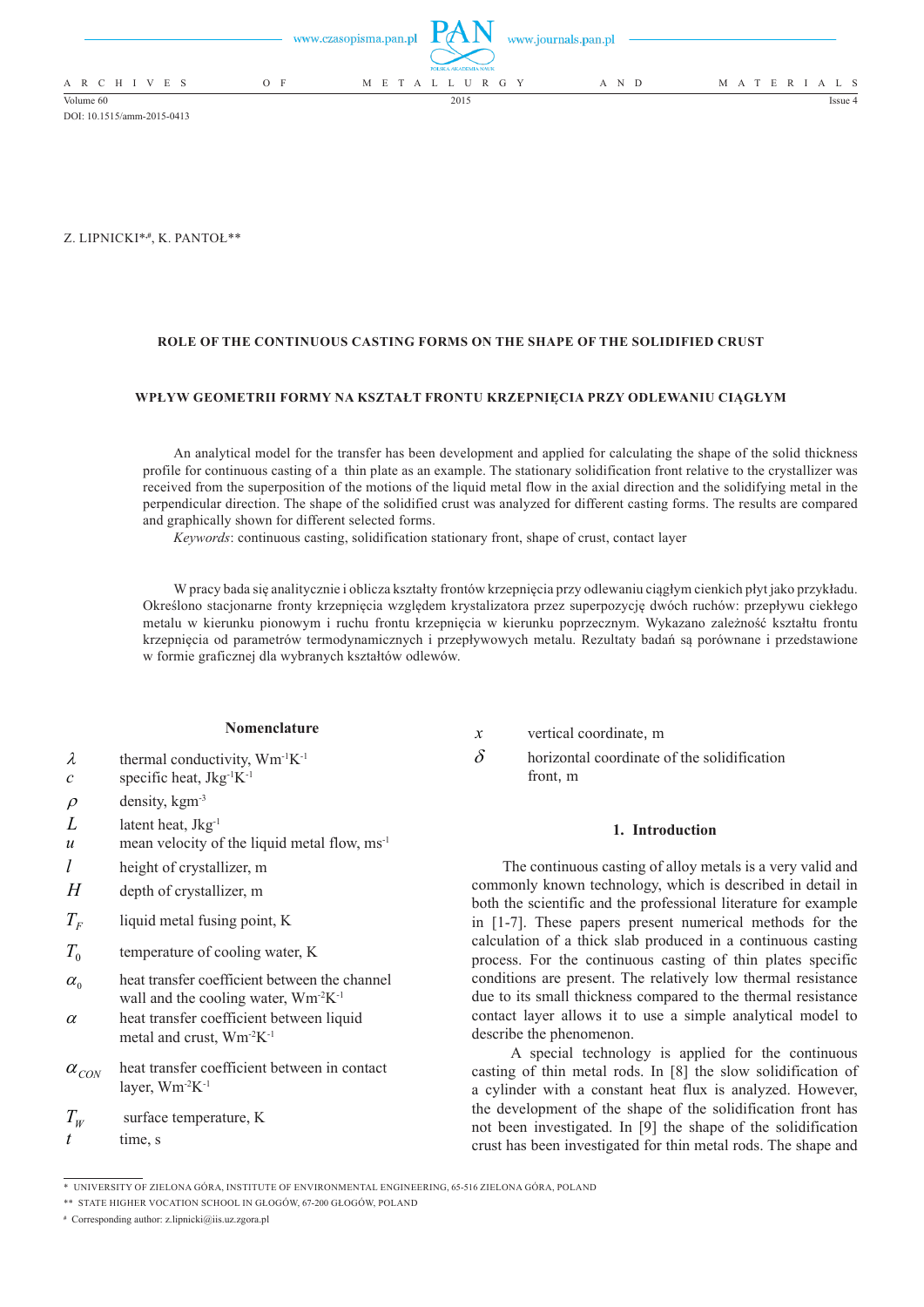www.czasopisma.pan.pl



development of the solidification front is very important in the continuous casting of thin plates, because an appropriate shape of the solidification front in the casting process guarantees its continuity. The second problem is the shape of the solidification front for the different forms of thin castings. This problem is the main subject of this paper.

Another problem is the role of the contact layer for the flow of heat in continuous casting processes. This effect is very large and thus dominants over other factors. The contact layer is an additional resistance of the flow of heat from the liquid metal to the cold surface. The analysis of the role of the contact layer in a solidification process was recently studied experimentally and theoretically by Loulou et al. [10-12], by Lipnicki [13], by Lipnicki et al. [14] and by Lipnicki and Weigand [15, 16]. Beside other things the impact of the contact layer on continuous casting process for thin metal plates is examined in this paper.

# **2. Problem formulation and solution**

It is assumed that the liquid metal flow with the heat of fusion *L*, the density *ρ*, the kinematic viscosity *ν* and the diffusivity of heat  $a<sub>L</sub>$  has the mean velocity  $u$  and the temperature  $T_L$  which is larger than the solidification temperature  $T_F$  inside the thin plate channel (see Fig.1). The frozen layer with thickness  $H-\delta$  is formed on the cold surface of the channel, which has both the width 2*H* and the length *l*. The channel is assumed to be very narrow, *H/b*<<*1* where *b* the depth of the channel is. The temperature of the cold surface is equal to  $T_W$ , which is lower than the fusion temperature  $T_F$  of the liquid metal. Thus, a contact layer is established between the flowing liquid metal and the cold surface of the channel.



Fig.1. Continuous casting process for tin plate

There is a contact layer (small gap), which causes an additional resistance of the heat flow  $\lambda/(\alpha_{\text{CON}}H)$ . Across the contact layer, there is the temperature difference  $(T - T_W)$ ; where  $\overline{T}$  is the temperature of the inner surface of the frozen layer (see Fig. 2). Between the channel wall and the cooling water with the temperature  $T_0$  the resistance  $\lambda/(\alpha_0 H)$  is present for transferring the heat flux to the water.

Very important among other things is the solidification front, where  $2\delta$  denotes the free channel width.

For the development of the solidification front on the cold surface the velocity of the thickness of the frozen layer is given by *−dδ/dt.* The main goal of this publication is to determine the thickness of the frozen layer depending on the cooling conditions, which are determined by the properties of both the cooling and the liquid metal flow.



Fig.2 Simplified model for a solidifying element

The solidification time of an element of liquid metal (see Fig. 2), depends on its position referred to the beginning of the crystallizer, determined by the equation [9]

$$
t = x/u \tag{1}
$$

The development of the solidification front is accompanied by the release of heat in this place. The heat flux  $\dot{q}$  released in the interface flows through the frozen layer to the crystallizer. We make the simplifying assumption that the solidification front is sharp. We assume that the change of the accumulated heat of the frozen layer is very small. All thermodynamic parameters are assumed to be constant.

### **3. Theoretical analytical model**

The law of conservation of energy with equates the instantaneous latent heat and the heat from the liquid flowing metal by convection to the frozen layer can be described as

$$
\alpha (T_L - T_F) - \rho L \frac{d\delta}{dt} = \frac{\lambda}{H - \delta} (T_F - \overline{T}) = \alpha_{\text{CON}} (\overline{T} - T_W) = \alpha_0 (T_W - T_0) \quad (2)
$$

The term on the left side of equation (2) denotes the heat from the liquid metal and the heat for the phase change from the solidified metal. The subsequent expressions show the heat flowing through the contact layer and the heat flow to the cooling water.

For the outer surface of the contact layer one obtains from equation (2)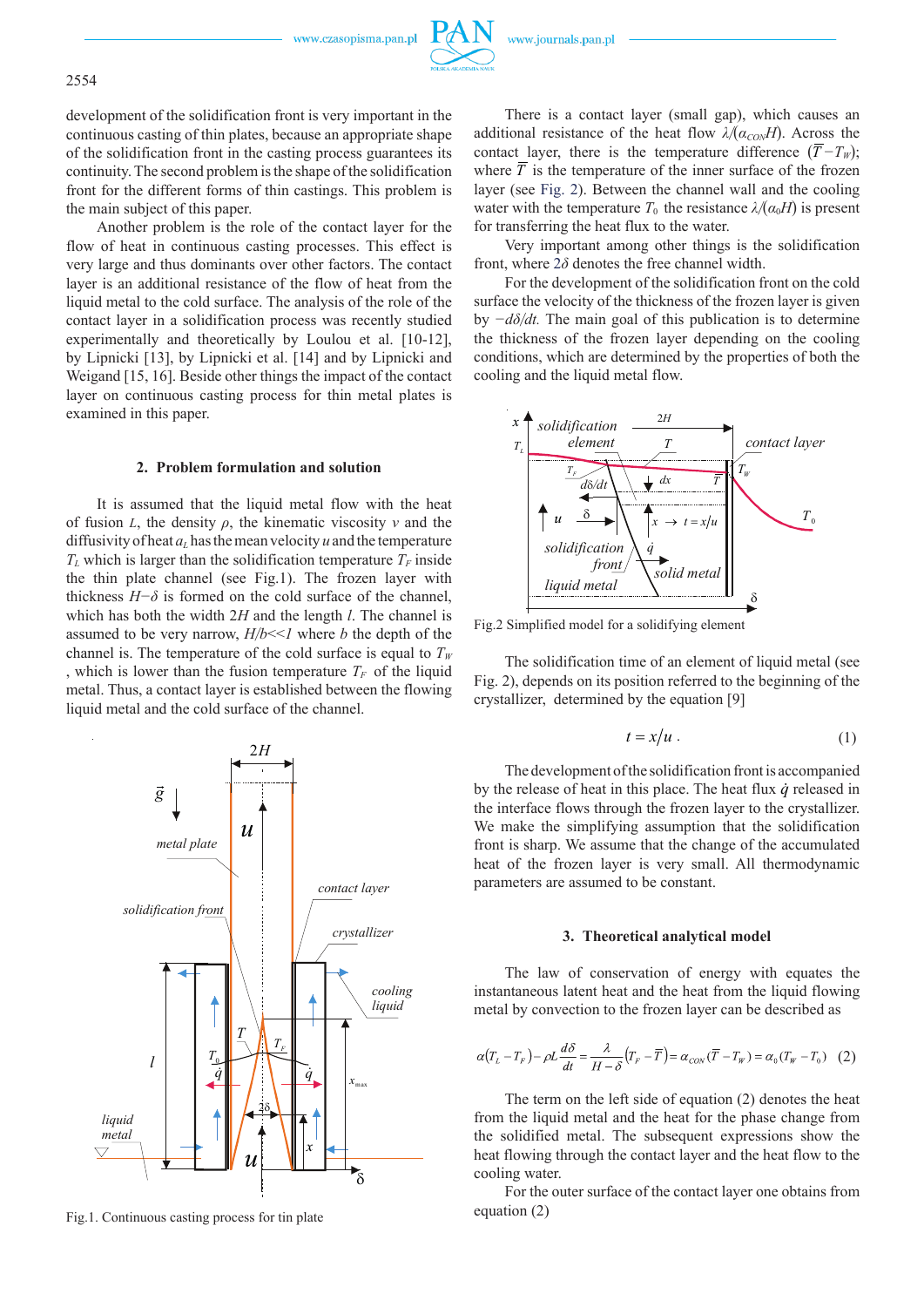www.czasopisma.pan.pl

2555

$$
T_W = \frac{\alpha_{CON}}{\alpha_{CON} + \alpha_0} \overline{T} + \frac{\alpha_0}{\alpha_{CON} + \alpha_0} T_0 \text{ and } (3)
$$

$$
\overline{T} = \frac{1}{1 + \frac{H - \delta}{\lambda} \cdot \frac{\alpha_0 \cdot \alpha_{CON}}{\alpha_0 + \alpha_{CON}}} T_F + \frac{1}{1 + \frac{\lambda}{H - \delta} \cdot \frac{\alpha_0 + \alpha_{CON}}{\alpha_0 \cdot \alpha_{CON}}} T_0
$$
(4)

After substituting the temperature  $T_{\mu}$  and  $\overline{T}$  given by equations (3) and (4) into equation (2) the following equation is obtained for the time depending thickness  $H - \delta$ , describing the position of the solidification front. Hereby the introducing the following dimensionless variables

$$
Ste = \frac{c(T_F - T_0)}{L}; \quad \tau = SteFo; \quad Fo = \frac{at}{H^2}; \quad \tilde{\delta} = \frac{\delta}{H};
$$
\n
$$
\frac{1}{Bi_0} = \frac{\lambda}{\alpha_0 H}; \quad \frac{1}{Bi_{CON}} = \frac{\lambda}{\alpha_{CON} H}; \quad \vartheta = \frac{\Delta T}{T_F - T_0} \frac{\alpha H}{\lambda}
$$
\n(5)

which are respectively the Stephan number, a dimensionless time, the Fourier number, a dimensionless free channel width, the dimensionless thermal resistance for heat transfer to the coolant, the dimensionless thermal resistance of the contact layer and the parameter overheating have been introduced.

Equation (2) can be reduced as follows, after introducing the non-dimensional quantities

$$
\mathcal{G} - \frac{d\widetilde{\delta}}{d\tau} = \frac{1}{\beta + 1 - \widetilde{\delta}},\tag{6}
$$

where the parameter  $\beta$  is equal to

$$
\beta = \frac{1}{Bi_{\rm{CON}}} + \frac{1}{Bi_{\rm{o}}}\,.
$$

This equation can be integrated after separation of variables to give the solidification time

$$
\tau = \int_{1}^{\tilde{\delta}} \frac{\beta + 1 - \tilde{\delta}}{\beta(\beta + 1 - \tilde{\delta}) - 1} d\tilde{\delta} , \qquad (7)
$$

and if the parameters  $\beta$  and  $\beta$  are constants the above equation may be integrated

$$
\tau = -\frac{1-\tilde{\delta}}{g} - \frac{1}{g^2} \ln \frac{\mathcal{G}(\beta+1-\tilde{\delta})-1}{\beta \beta - 1}.
$$
 (8)

The above simple equations fulfill the initial condition:  $\tau = 0$ ,  $\widetilde{\delta} = 1$ .

The solidification time depends on the position of the liquid metal flow relative to the inlet of the crystallizer (see Figure 2). At the inlet of the crystallizer  $(x = 0)$ , the solidification time is equal to zero  $(t = 0)$  and increases with distance *x* according to equation (1). However, the solidification front is steady with respect to the crystallizer, because this situation results from the superposition of both motions: Liquid metal flow in the axial direction  $x$  with the mean velocity  $u$  and the solidifying metal in the perpendicular direction. The solidification time is described by equation (1).

The above analysis shows that the steady state interface can be expressed by the following equations. From equations (1), (7) and (8) it follows

$$
\mathfrak{X} = \frac{\text{Re} \, \text{Pr} \, a}{\text{Ste}} \int_{1}^{\delta} \frac{\beta + 1 - \widetilde{\delta}}{\beta(\beta + 1 - \widetilde{\delta}) - 1} \, d\widetilde{\delta} \quad \text{and}
$$
\n
$$
\widetilde{x} = -\frac{\text{Re} \, \text{Pr} \, \widetilde{a}}{\text{Ste}} \left[ \frac{1 - \widetilde{\delta}}{\beta} + \frac{1}{\beta^2} \ln \frac{\beta(\beta + 1 - \widetilde{\delta}) - 1}{\beta \beta - 1} \right]. \tag{9}
$$

In these equations, the dimensionless quantities are defined by

$$
\widetilde{x} = \frac{x}{H}, \text{Re} = \frac{uH}{v}, \text{ Pr} = \frac{v}{a_L}, \widetilde{a} = \frac{a_L}{a}.
$$
 (10)

If liquid metal is not overheated  $\theta = 0$  the equation (6) takes the form

$$
-\frac{d\widetilde{\delta}}{d\tau} = \frac{1}{\beta + 1 - \widetilde{\delta}}.
$$
 (11)

The solution of the above equation with the initial condition  $\tau = 0$ ,  $\tilde{\delta} = 1$  can be obtained to be

$$
\tau = (\beta + 1)(1 - \tilde{\delta}) - \frac{1}{2}(1 - \tilde{\delta}^2) \text{ and}
$$

$$
\tilde{\kappa} = \frac{\text{Re } \text{Pr } \tilde{a}}{Ste} \bigg[ (\beta + 1)(1 - \tilde{\delta}) - \frac{1}{2}(1 - \tilde{\delta}^2) \bigg] \tag{12}
$$

#### **4. Results and discussion**

The shapes of the solidified crusts for different casting forms (plate and rods), external conditions and different parameters of the liquid metal are given in Figures 3 and 4. Shapes of the solidification fronts for flat thin plates and thin rods are very different. This difference explains the rapidly decreasing heat flux for bars as compared to flat plates as you get closer to the axis of symmetry. In order to show the quantitative impact of the thermodynamic parameters on the solidification process the corresponding graphs are prepared.



 $Pr = 0.01$ ,  $Ste = 4$ ,  $\beta = 0.2$ ,  $\tilde{a} = 1.0$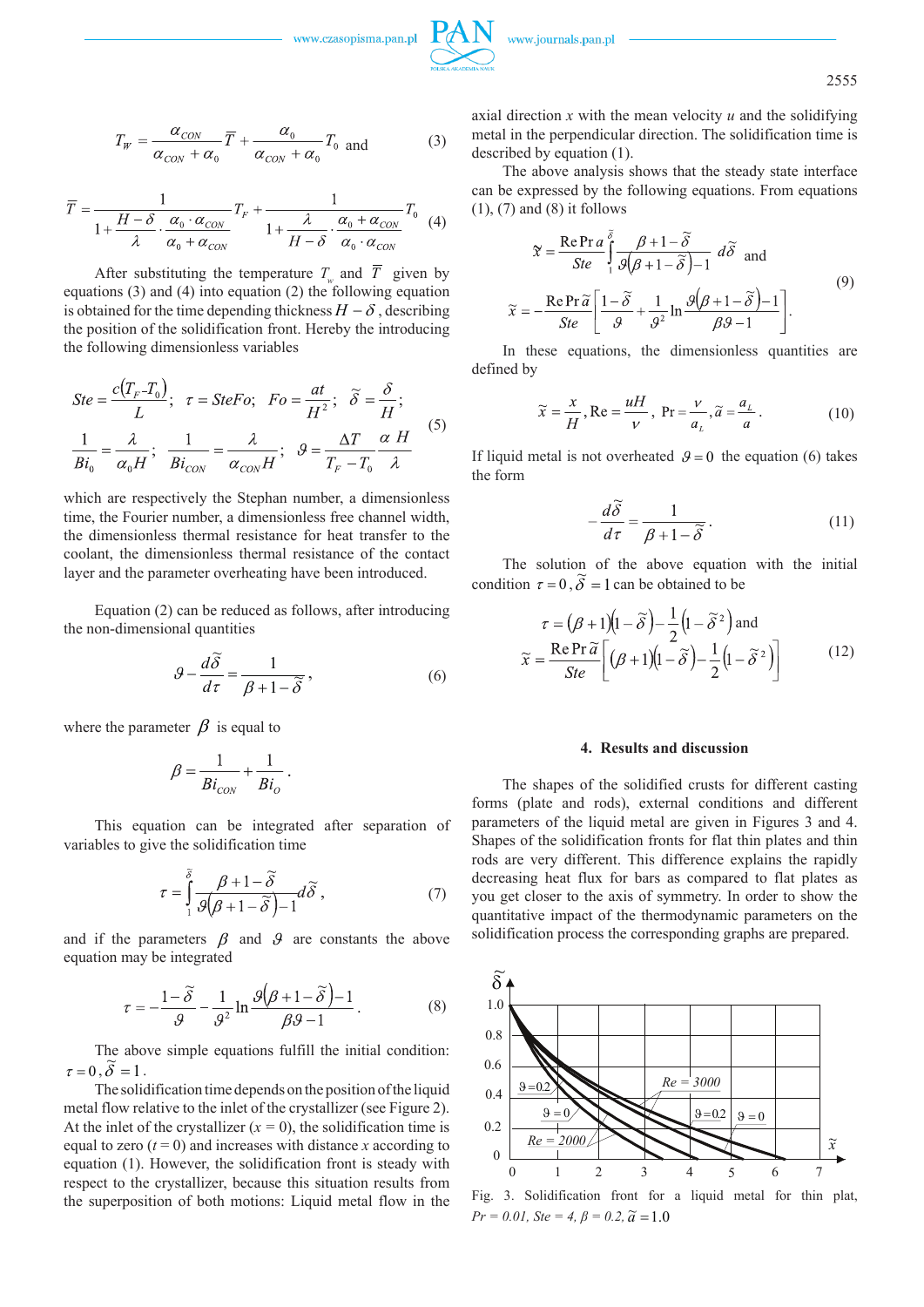



Fig. 4.Solidification front for a liquid metal for thin rods, *Pr*=0.01,  $\beta$  =0.2,  $Re=2000$ ,  $Ste=4$ ,  $\tilde{a} = 1.0$  [9]



Fig. 5. Solidification front for *Pr = 0.01, Re=2000, Ste =* 4,  $\tilde{a} = 1.0$  for not overheated liquid metals



Fig. 6. Solidification front for  $Pr = 0.01$ ,  $Re=2000$ , Ste  $4, \tilde{a} = 1.0$  for not overheated liquid metals [9]

Figures 3-6 show shapes of the solidification front for different Reynolds numbers and given values of Pr, Ste, for different overheat parameters  $\mathcal{G}$  and different Biot numbers expressed by the parameters  $\beta$ . As it can easily be seen, the shape and size of the solidification front depend on the resistance of the contact layer  $\lambda/(\alpha_{\text{CON}}H)$ , the parameter  $\theta$ , the Prandtl number Pr and the Reynolds number Rc. From the obtained solution it can be seen that the size of the solidification front grows with increasing values of the Reynolds number, the Prandtl number, the resistance of the contact layer and the parameter  $\mathcal{G}$ .

As can be seen the maximum length of the liquid metal flow corresponds to the thickness  $\tilde{\delta} = 0$  and is equal to

$$
\widetilde{x}_{\text{max}} = -\frac{\text{Re}\cdot\text{Pr}\cdot\widetilde{a}}{Ste} \left[ \frac{1}{\mathcal{G}} + \frac{1}{\mathcal{G}^2} \ln \frac{\mathcal{G}(\mathcal{B}+1)-1}{\mathcal{B}\mathcal{G}-1} \right].
$$
 (17)

The elevation of the interface should not exceed the height of the mold. This may result in an interruption of the continuous casting process. In addition, the maximum length should satisfy the additional condition

$$
\widetilde{x}_{\text{max}} H \, \rho \, g < p_b \,, \tag{18}
$$

which represents the supply of liquid metal to the mold and guarantees the continuity of the stream.

Figure 6 shows the shapes of the solidification fronts of the liquid metals for similar external conditions, that is, both at the same flow rates of the liquid metal and the same cooling conditions for comparison. It can be seen that the liquid silver solidifies faster than the liquid copper.



Fig. 7. Solidification front for not overheated liquid metals for  $u =$  $0.1 \text{m/s}, H = 0.01 \text{ m}, \beta = 0.2, T_0 = 293 \text{K}$ 



 $0.2m/s$ ,  $H = 0.01 m$ ,  $\beta = 0.2$ ,  $T_0 = 293K$ 

Tin is freezing slowly, so the solidification front is more elongated. Knowledge of the shape of the solidification front,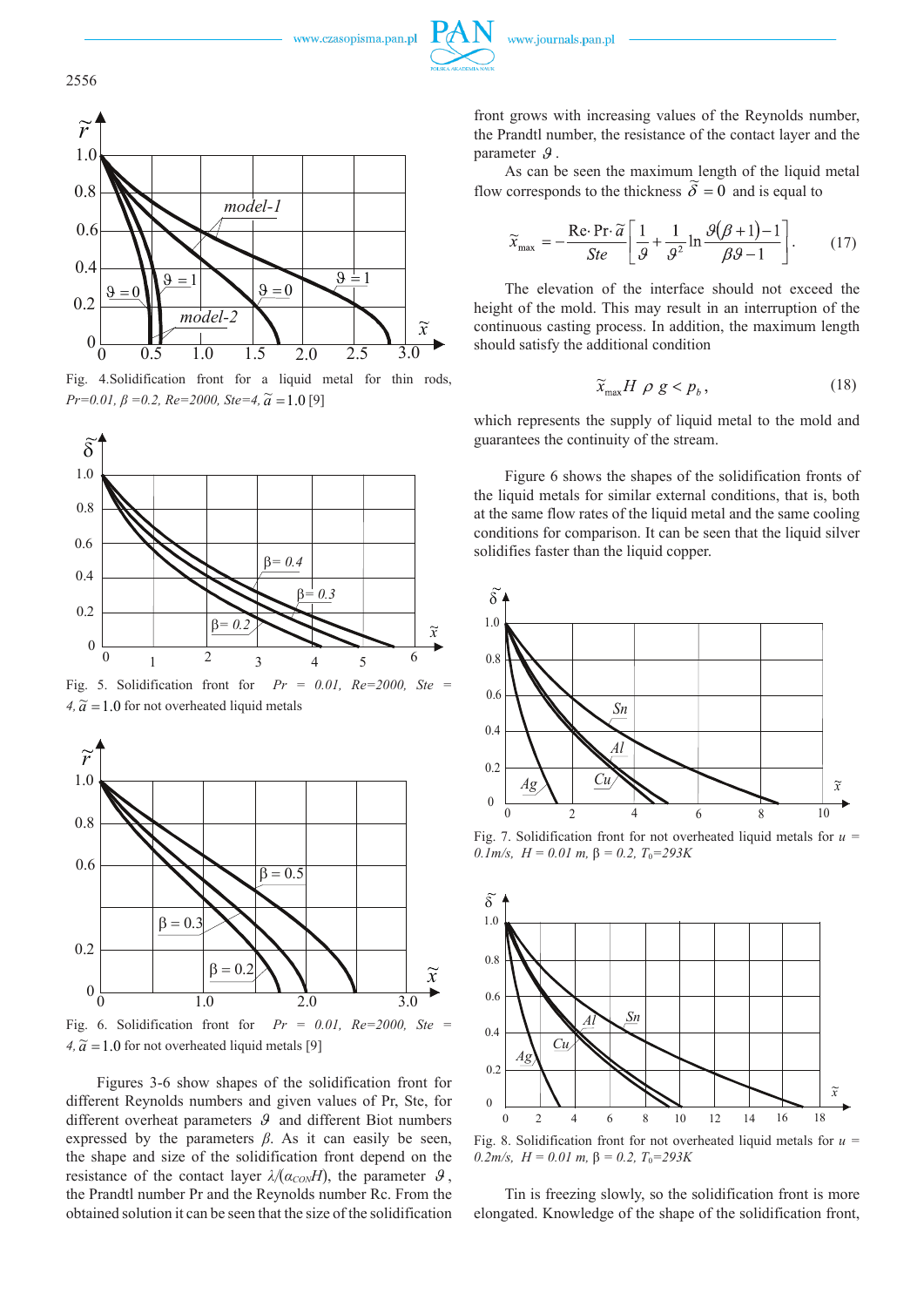www.czasopisma.pan.pl

especially the maximum height of the solidification front  $x_{\text{max}}$ , is very important and is needed for determining the technological parameters of the continuous process.

## **5. Conclusions**

The paper is focused on the process of continuous casting of a thin metal plate in comparison with the continuous casting of thin metal rods. The solidification of pure liquid metal in an internal crystallizer flow is investigated and a simplified analytical model is presented. The role of the contact layer between the metal and the surface of the cooling channel is very important and might dominate the continuous casting of a thin metal plate. A simple analytical model is used to predict the freezing fronts for different metal flows. It is seen that these fronts might differ drastically, depending on the type of metal used. The shape of the solidified front depend on the shape of the casting form. Also the influence of the boundary conditions on the development of the frozen crust can nicely been studied with the simple model presented here.

## REFERENCES

- [1] B. Mochnacki, B. Ortyl, Modelowanie numeryczne procesu odlewania ciągłego metodą wędrującego przekroju przy zmiennej w czasie siatce różnicowej, Zeszyty Naukowe Politechniki Śląskiej, Mechanika **62**, 37-43 (1978).
- [2] R. Grzymkowski, B. Mochnacki, Analiza krzepnięcia wlewka w procesie ciągłego odlewania stali, Krzepnięcie metali i stopów **2**, 69-125 (1980).
- [3] B. Mochnacki, J.S. Suchy, Modelowanie i symulacja krzepnięcia odlewów, PWN, Warszawa (1993).
- [4] B. Mochnacki, Application of the BEM for numerical modeling of continuous casting, Computational Mechanics 18, Springer-Verlag, 62-71 (1996).
- [5] A.K. Tieu, I.S. Kim, Simulation of the continuous casting process by mathematical model, Int. J. Mech. Sci..**39**, 2, 185-

*Received: 20 January 2015.*

192 (1997).

- [6] E. Majchrzak, B. Mochnacki, M. Dziewoński, M. Jasiński, Identification of boundary heat flux on the continuous casting surface, Archives of Foundary Engineering **8**. 105-110 (2008).
- [7] L. Sowa, A. Bokota, Numerical model of thermal and flow phenomena the process growing of the CC slab, Archives of metallurgy and materials **56** 359-366 (2011).
- [8] J.S. Walker, E. Georgopoulos, Slow solidification of a cylinder with constant heat efflux, Int. Comm. Heat Mass Transfer **11,** 45-53 (1984).
- [9] Z. Lipnicki, K. Pantoł, B. Weigand, Role of the contact layer on the continuous casting of thin metal rods, Archives of Metallurgy and Materials **58,** 2 (2013).
- [10] T. Loulou, E.A. Artyukhin, J.P. Bardon, Solidification of molten tin drop on a nickel substrate, 10<sup>th</sup> Int. Heat Transfer Conference, Brighton, UK **4,** 73-78 (1998).
- [11] T. Loulou, J.P. Artyukhin, J.P. Bardon, Estimation of thermal contact resistance during the first stages of metal solidification process: I – experiment principle and modelisation, Int. J. Heat and Mass Transfer **42**, 2119-2127 (1999).
- [12] T. Loulou, J.P. Artyukhin, J.P. Bardon, Estimation of thermal contact resistance during the first stages of metal solidification process: II – experimental setup and results, Int. J. Heat and Mass Transfer **42**, 2129-2142 (1999).
- [13] Z. Lipnicki, Role of the contact layer between liquid and solid on solidification process, Int. J. Heat and Mass Transfer **46**, 2149-2154 (2003).
- [14] Z. Lipnicki, B. Weigand, A. Bydałek, On the effect of a variable thermal contact resistance on the solidification process, Archives of Metallurgy and Materials **50**, 1055-1064 (2005).
- [15] Z. Lipnicki, B. Weigand, Influence of thermal boundary layer on the contact layer between a liquid and a cold plate in a solidification process, Heat and Mass Transfer **47,** 1629- 1635 (2011).
- [16] Z. Lipnicki, B. Weigand, An experimental and theoretical study of solidification in a free-convection flow inside a vertical annular channel, Int. J. Heat and Mass Transfer **55**, 655–664 (2012).